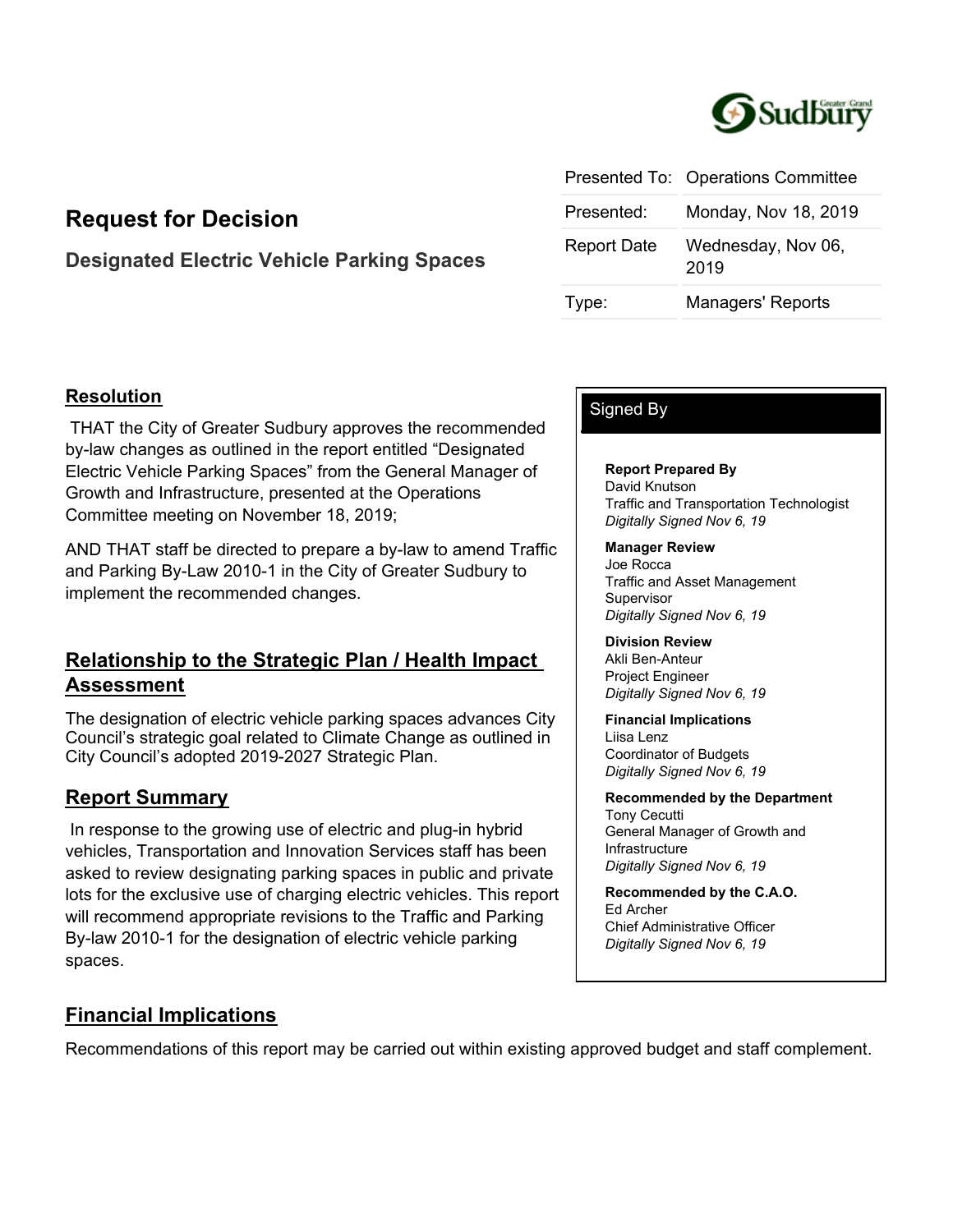# **Designated Electric Vehicle Parking Spaces**

### **Purpose**

This report seeks Council approval to designate parking spaces in public and private lots for the exclusive use of charging electric vehicles. At the April 9, 2019 City Council Meeting, resolution CC2019-119 was passed, directing staff to prepare a report with recommendations to include the provisions for the designation of parking spaces for electric vehicles.

#### **Overview/Executive Summary**

In response to the growing use of electric and plug-in hybrid vehicles, Transportation and Innovation Services staff has been asked to review designating parking spaces in public and private lots for the exclusive use of charging electric vehicles. With other municipalities already having by-laws in place to mitigate unwanted users at electric vehicle charging stations, this report will recommend the City of Greater Sudbury adopt similar by-laws governing the use of parking spaces at electric vehicle parking spaces as a proactive measure to their growing popularity and demand.

#### **Background**

With the rise in popularity of electric powered vehicles, Electric Vehicle (EV) charging stations on both public and private property have become more common. Currently, there is no by-law in the City of Greater Sudbury which restricts the use of parking spaces with EV charging stations to electric vehicles only or limits the amount of time an electric vehicle can be parked in these spaces.

#### **Analysis**

Other municipalities such as Burlington, London and Ottawa have all adopted these types of by-laws in recent years.

The two common issues these by-laws try to resolve are gasoline powered vehicles parking in these spaces and electric vehicles continuing to park in these spaces all day, long after the vehicle has finished charging or parking in the space and not charging at all.

The approach other municipalities have taken to correct this problem has been to designate the parking spaces in front of EV charging stations to only allow electric vehicles to park in the space. They also have placed a 4-hour time restriction on electric vehicles parked in the spaces and require the electric vehicle to be actively connected to the charger while in the parking space.

While the City of Greater Sudbury does not have any EV charging stations on City property, EV charging stations which are open to the public have been installed in